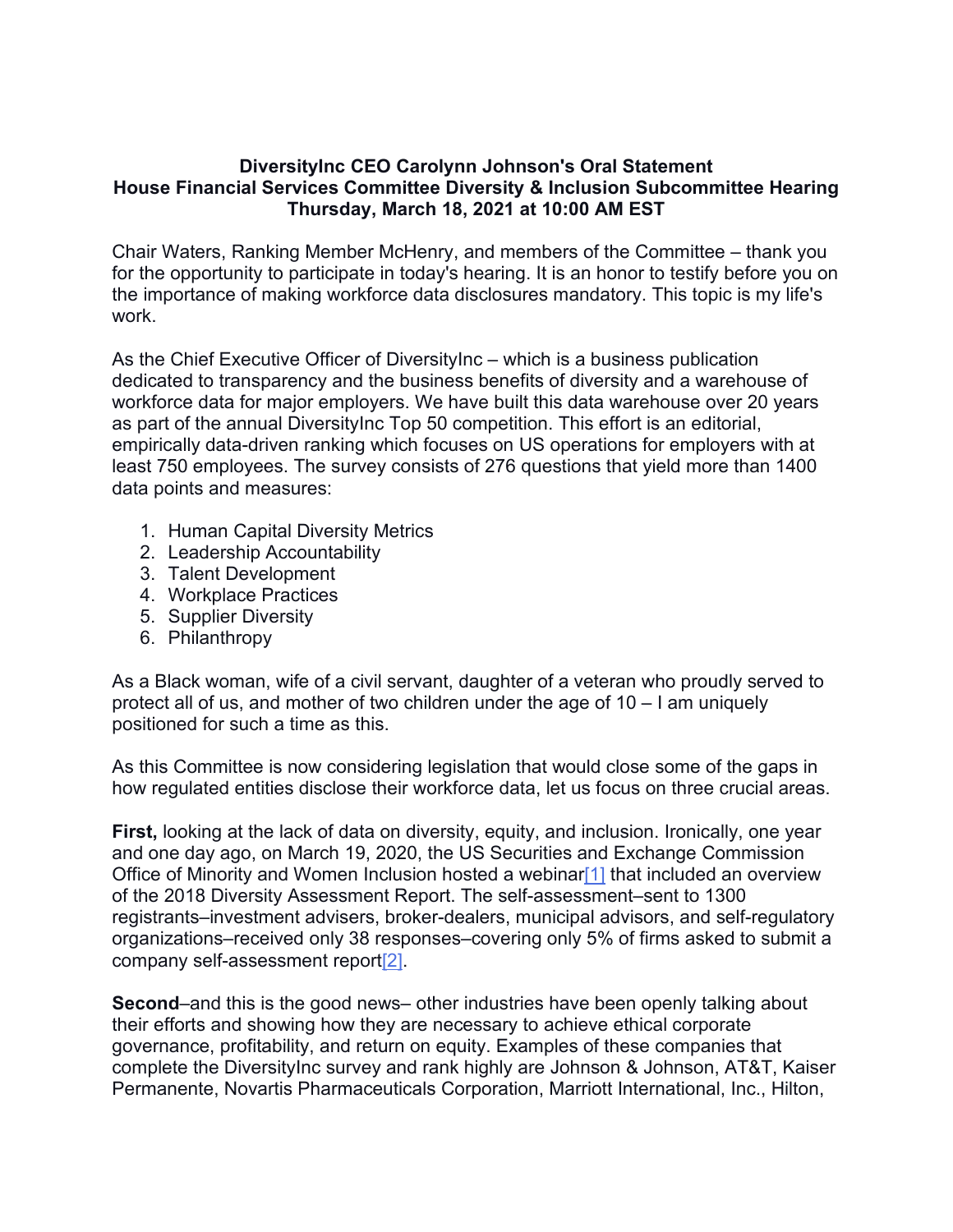Eli Lilly and Company, ADP, Accenture, TD Bank, CapitalOne, and more. All other ranked companies can be seen by visiting DiversityInc.com.

**The third** is the proof that we already have of the benefits of how diversity data can exact change. Let us take a closer look at affirmative action. Here are the history and the facts. In 1961, President John F. Kennedy's Executive Order 10925 used affirmative action for the first time by instructing federal contractors to take – quote – "affirmative action to ensure that applicants are treated equally without regard to race, color, religion, sex, or national origin" – end quote  $3$ .

However, it was not until October 1967–following pressure from the surging Women's Movement–that President Lyndon B. Johnson amended the order to include gender provisions[4].

That gender provision – the collection and required disclosure of gender diversity data – made all the difference.

The numbers, presence of women in management, named as CEOs and Directors of Boards of publicly traded companies, prove it:

After two decades of affirmative action and the data being collected and analyzed without bias, it was white women who held the majority of managerial jobs, compared to African American, Latino, and Asian American women – the supposed beneficiaries of these policies–according to a 1995 report by the California Senate Government Organization Committee[5].

Today, women are more educated and thriving in the workforce than ever before, and according to a Washington Post article from 2019, for the first time earned more bachelor's, master's, and PhDs than men.

Yet–we would not know that without the data.

Thank you again for the opportunity to appear before you today.

I can answer any questions you might have.

[1] [https://www.sec.gov/video/webcast-archive-player.shtml?document\\_id=031920](https://www.sec.gov/video/webcast-archive-player.shtml?document_id=031920-diversity-assessment-report) [diversity-assessment-report](https://www.sec.gov/video/webcast-archive-player.shtml?document_id=031920-diversity-assessment-report)

[2] [https://www.sec.gov/files/DAR\\_Webinar\\_March\\_2020.pdf](https://www.sec.gov/files/DAR_Webinar_March_2020.pdf)

US Securities and Exchange Commission | Office of Minority and Women Inclusion Diversity Assessment Report Collection 2018

Sent to 1300 registrants (investment advisers, broker-dealers, municipal advisors, and self-regulatory organizations)

38 responses received, covering 5% of firms asked to submit a report